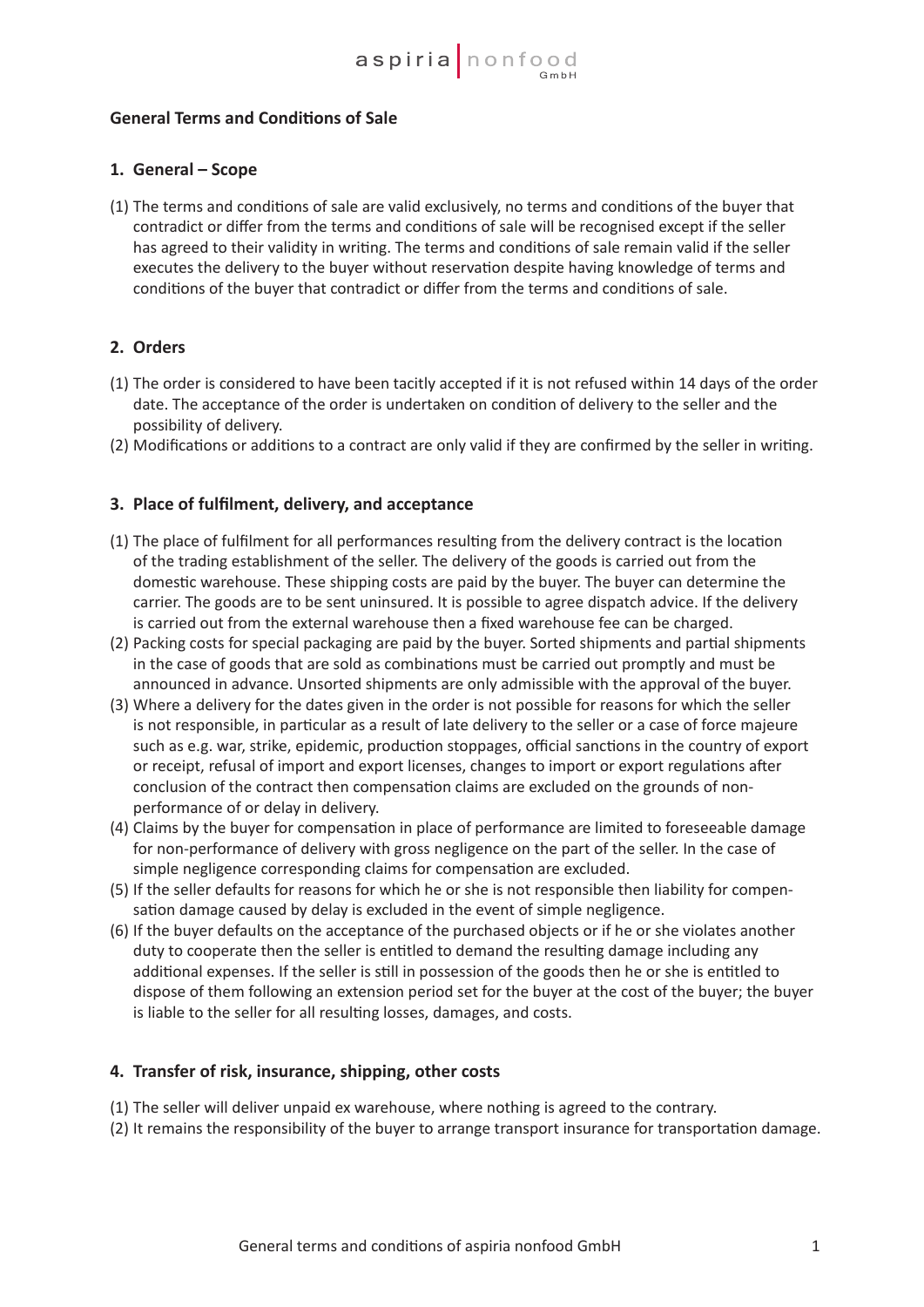## **5. Notification of defects, warranty**

- (1) The offer sample is valid on the basis of the quality standard within the standard commercial tolerances.
- (2) The warranty rights of the buyer require that he or she has complied properly with the obligation to examine or complain in accordance with § 377 HGB (German commercial law). Complaints concerning apparent faults must be asserted in writing within 6 days of delivery of the goods at the point of destination, complaints concerning hidden faults immediately upon discovery.
- (3) For defects in the purchased item the warranty claims of the buyer are limited to the right to supplementary performance. However the buyer is entitled to make a deduction if the supplementary performance is unsuccessful or to withdraw from the purchase contract.
- (4) The seller is liable for all damage to the buyer resulting from personal injury or damage to the life or health of the buyer. The seller is liable for other damages in the event of gross negligence. The seller is not liable for other damages in the case of simple negligence. There is no liability for damages to property that is not to the subject of delivery itself or for loss of profit or other damages to assets in the event of simple negligence.
- (5) The warranty period is one year, calculated from the transfer of risk. This period is a period of limitation and is also valid for claims for compensation for consequential damages, where no claims have been asserted on the basis of wrongful acts.
- (6) Where the liability of the seller is excluded or limited this is also valid for the personal liability of the employees, factory workforce, staff members, legal representatives, and agents of the seller.

## **6. Terms of payment**

- (1) The invoice will be produced dated on the date of delivery or the provision of the goods. A delay to the due payment date (payment fixing) is excluded in principle.
- (2) Invoices are payable within 30 days net, without deductions.
- (3) Payments are always used to settle the oldest payable account plus any due default interest. The postmark date is always decisive for the date of payment processing. For bank transfers the day before the bank credits the seller is valid as the date of payment processing.
- (4) Setoff rights can only be granted to the buyer if his or her counterclaims have been established as final, are undisputed or have been accepted by the seller. Otherwise he or she is only entitled to exercise a right of retention to the extent that his or her counterclaim is based on the same contractual relationship.
- (5) The seller is not obliged to make any further delivery from any other current contract before the full payment of due invoice amounts plus interest. The assertion of damages caused by default remains reserved.
- (6) In the event of default of payment by the buyer or in the event of imminent insolvency or other important deterioration in the financial circumstance of the buyer the seller can demand payment in cash prior to delivery after setting an extension period of 12 days for outstanding deliveries in a current contract under discontinuance of the term of payment or can withdraw from the contract or can claim compensation.

# **7. Retention of title**

- (1) The seller retains ownership of the purchased goods until all payments resulting from the business relationship with the buyer are received. Where the seller agrees payment of the purchase price debt on the basis of a cheque/note payment procedure this retention also extends to the encashment by the buyer of the bill of exchange accepted by the seller and is not cancelled by the crediting of the received cheque to the seller.
- (2) The buyer is obliged to look after the purchased goods for as long as they are the property of the seller; in particular he or she is obliged to insure the same sufficiently at the new value against damage by fire, water, and theft at his or her own cost.